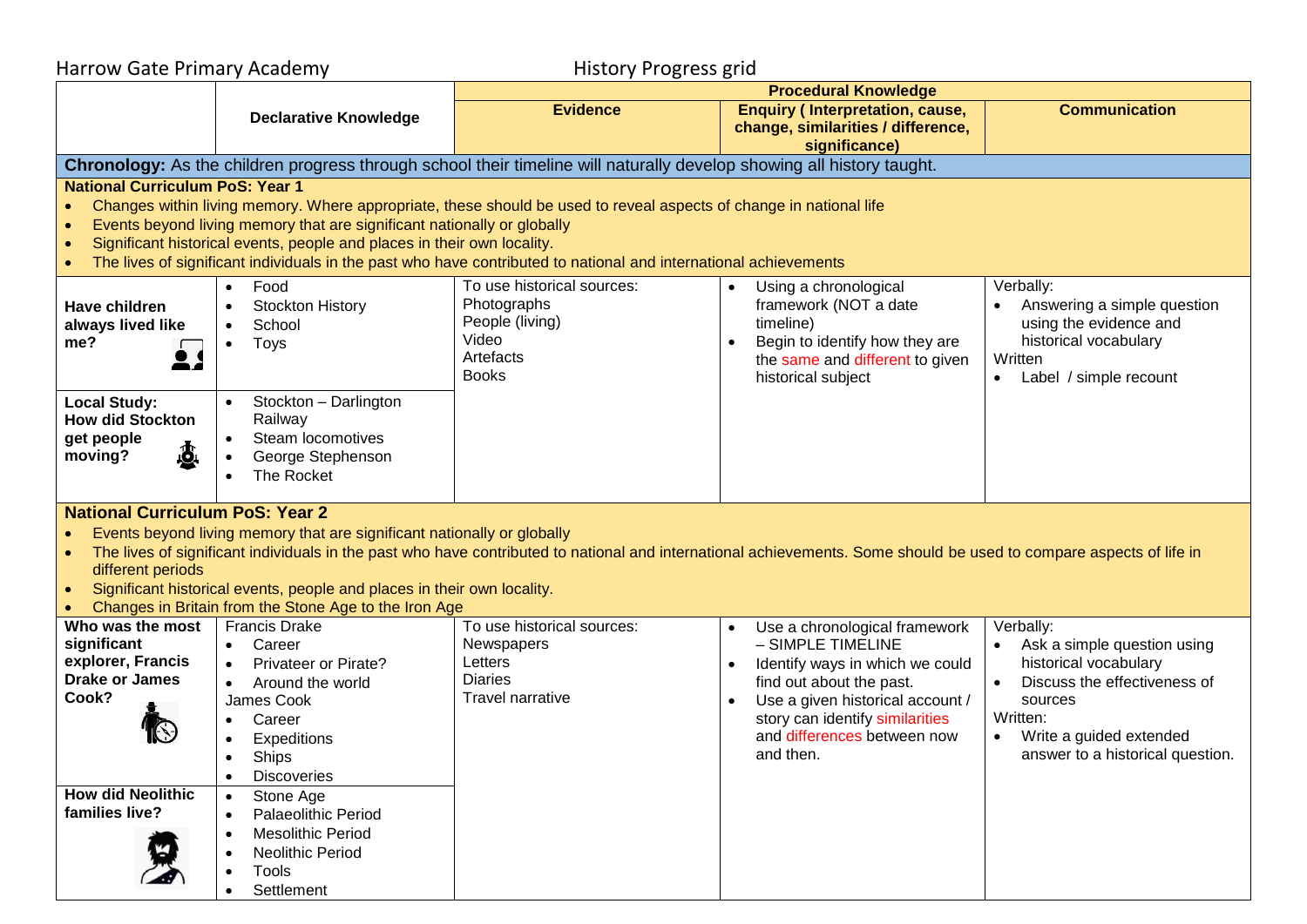| Harrow Gate Primary Academy                                                                                                                                                                                                                                                                                                                                                                                                                                                                  |                                                                                                                                                                                                                                                                                          | <b>History Progress grid</b>                                                                                                                                                                      |                                                                                                                                                                                                                                                                    |                                                                                                                                                                                                       |  |
|----------------------------------------------------------------------------------------------------------------------------------------------------------------------------------------------------------------------------------------------------------------------------------------------------------------------------------------------------------------------------------------------------------------------------------------------------------------------------------------------|------------------------------------------------------------------------------------------------------------------------------------------------------------------------------------------------------------------------------------------------------------------------------------------|---------------------------------------------------------------------------------------------------------------------------------------------------------------------------------------------------|--------------------------------------------------------------------------------------------------------------------------------------------------------------------------------------------------------------------------------------------------------------------|-------------------------------------------------------------------------------------------------------------------------------------------------------------------------------------------------------|--|
|                                                                                                                                                                                                                                                                                                                                                                                                                                                                                              |                                                                                                                                                                                                                                                                                          | <b>Procedural Knowledge</b>                                                                                                                                                                       |                                                                                                                                                                                                                                                                    |                                                                                                                                                                                                       |  |
|                                                                                                                                                                                                                                                                                                                                                                                                                                                                                              | <b>Declarative Knowledge</b>                                                                                                                                                                                                                                                             | <b>Evidence</b>                                                                                                                                                                                   | <b>Enquiry (Interpretation, cause,</b><br>change, similarities / difference,<br>significance)                                                                                                                                                                      | <b>Communication</b>                                                                                                                                                                                  |  |
|                                                                                                                                                                                                                                                                                                                                                                                                                                                                                              |                                                                                                                                                                                                                                                                                          | Chronology: As the children progress through school their timeline will naturally develop showing all history taught.                                                                             |                                                                                                                                                                                                                                                                    |                                                                                                                                                                                                       |  |
| <b>National Curriculum PoS: Year 3</b><br>Regularly address and sometimes devise historically valid questions about change, cause, similarity and difference. They should construct informed responses that involve<br>thoughtful selection and organisation of relevant historical information. They should understand how our knowledge of the past is constructed from a range of sources.<br>• the Roman Empire and its impact on Britain<br><b>Britain's settlement by Anglo-Saxons</b> |                                                                                                                                                                                                                                                                                          |                                                                                                                                                                                                   |                                                                                                                                                                                                                                                                    |                                                                                                                                                                                                       |  |
| <b>Boudicca - Heroin</b><br>or Villain?<br>Who were the<br><b>Anglo Saxons and</b><br>what happened to<br>them?                                                                                                                                                                                                                                                                                                                                                                              | • Primary and Secondary<br>sources<br>Romans<br>$\bullet$<br>Celts<br>$\bullet$<br>$Life$ – culture<br>Boudicca<br>Boudicca's revolt<br>Immigration<br>Counties<br>$\bullet$<br>Christianity<br>$\bullet$<br>Alfred the Great<br>$\bullet$<br>1066<br>$\bullet$<br>William the Conqueror | To use historical sources:<br>Hand written manuscripts<br>Art<br>$\bullet$<br>Witness statements<br>$\bullet$<br><b>Books</b><br>$\bullet$<br>Museum / visit<br>$\bullet$                         | Use a timeline to order events<br>$\bullet$<br>To identify an opinion in a<br>source.<br>To understand different<br>$\bullet$<br>versions of the past may exist<br>and give reasons for this<br>To identify reasons for and<br>results of peoples actions<br>cause | Verbally:<br>Question why things happen<br>and give explanations<br>Written:<br>Write a clear and cohesive<br>$\bullet$<br>guided response using PEEL<br>(point evidence explanation<br>link)         |  |
| <b>National Curriculum PoS: Year 4</b><br>Establish clear narratives within and across the periods they study. They should note connections, contrasts and trends over time and develop the appropriate use of<br>historical terms.<br>The Viking and Anglo-Saxon struggle for the Kingdom of England to the time of Edward the Confessor<br>A study of an aspect or theme in British history that extends pupils' chronological knowledge beyond 1066                                       |                                                                                                                                                                                                                                                                                          |                                                                                                                                                                                                   |                                                                                                                                                                                                                                                                    |                                                                                                                                                                                                       |  |
| <b>Vikings: Ruthless</b><br>killers or peaceful<br>settlers?                                                                                                                                                                                                                                                                                                                                                                                                                                 | Complex terms : BCE / CE<br>• Viking timeline<br>Raiders from the north<br>Lindisfarne<br>Trade<br>$\bullet$<br>Invasion<br>Danelaw<br>$\bullet$<br>Laws<br>$\bullet$<br>Society<br>Legacy                                                                                               | To use historical sources:<br>Art<br>$\bullet$<br>Maps<br>$\bullet$<br>Religious diaries<br>$\bullet$<br>Witness statements<br>$\bullet$<br>Journals<br>$\bullet$<br>Poems and songs<br>$\bullet$ | Use dates and terms related to<br>$\bullet$<br>the passing of time<br>Look for links and affects in<br>time studied connections<br>Offer a reasonable explanation<br>for events<br>Recognise the significance of a<br>historical event on future life.             | Verbally:<br>Articulate own opinion of a<br>historical event / story<br>Written<br>Write a clear and cohesive<br>$\bullet$<br>guided response using PEEL<br>which incorporates their own<br>findings. |  |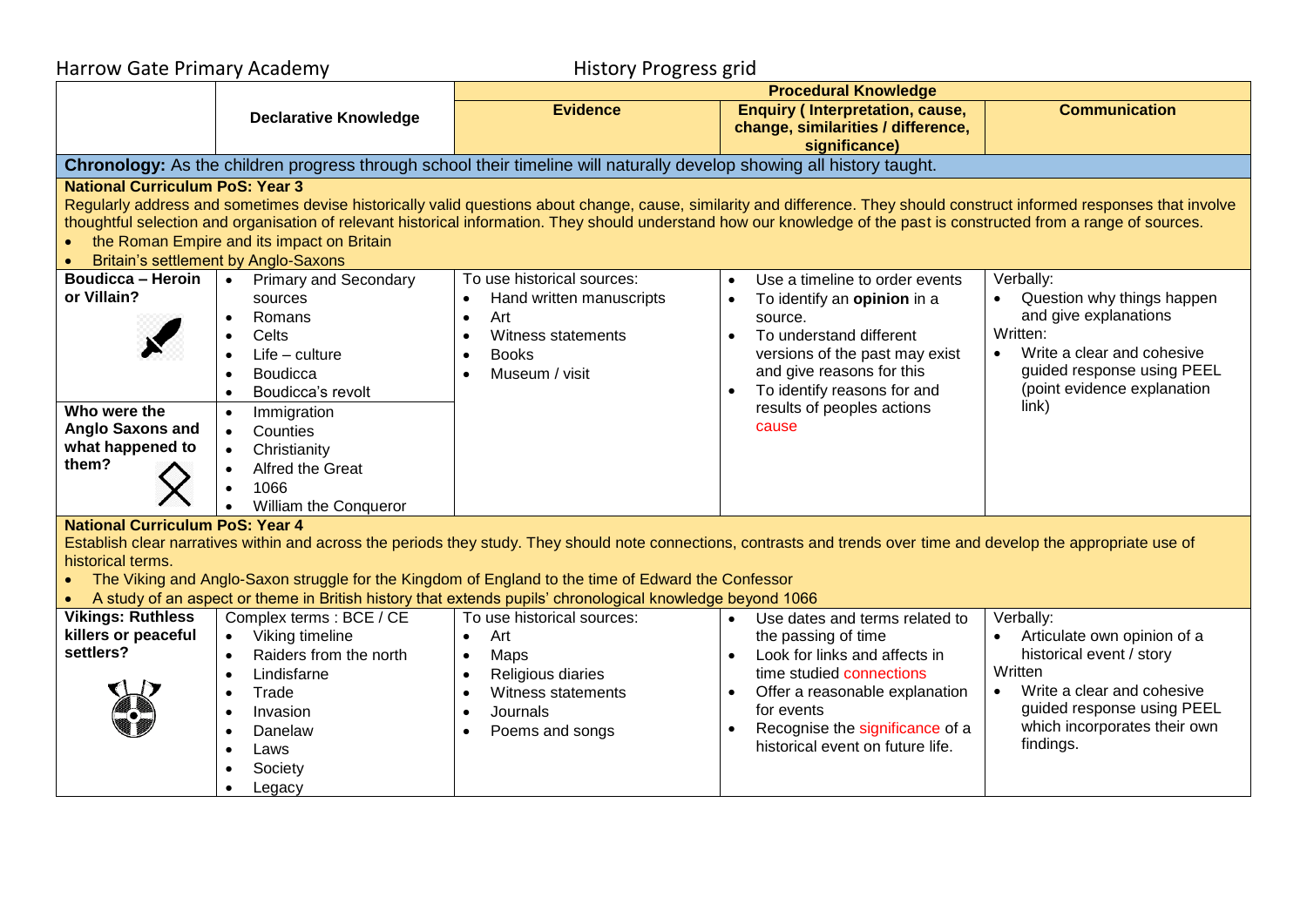| <b>Harrow Gate Primary Academy</b>                                                                                                                                                                                                                                                                                                                                                                                                                                                                                                                                                                                                                                                                                                                                               |                                                                                                                                                                                                                                                                                                                                                                                                                           | <b>History Progress grid</b>                                                                                                                                                                             |                                                                                                                                                                                                                                                           |                                                                                                                                                                                                                       |  |
|----------------------------------------------------------------------------------------------------------------------------------------------------------------------------------------------------------------------------------------------------------------------------------------------------------------------------------------------------------------------------------------------------------------------------------------------------------------------------------------------------------------------------------------------------------------------------------------------------------------------------------------------------------------------------------------------------------------------------------------------------------------------------------|---------------------------------------------------------------------------------------------------------------------------------------------------------------------------------------------------------------------------------------------------------------------------------------------------------------------------------------------------------------------------------------------------------------------------|----------------------------------------------------------------------------------------------------------------------------------------------------------------------------------------------------------|-----------------------------------------------------------------------------------------------------------------------------------------------------------------------------------------------------------------------------------------------------------|-----------------------------------------------------------------------------------------------------------------------------------------------------------------------------------------------------------------------|--|
|                                                                                                                                                                                                                                                                                                                                                                                                                                                                                                                                                                                                                                                                                                                                                                                  |                                                                                                                                                                                                                                                                                                                                                                                                                           | <b>Procedural Knowledge</b>                                                                                                                                                                              |                                                                                                                                                                                                                                                           |                                                                                                                                                                                                                       |  |
|                                                                                                                                                                                                                                                                                                                                                                                                                                                                                                                                                                                                                                                                                                                                                                                  | <b>Declarative Knowledge</b>                                                                                                                                                                                                                                                                                                                                                                                              | <b>Evidence</b>                                                                                                                                                                                          | <b>Enquiry (Interpretation, cause,</b><br>change, similarities / difference,<br>significance)                                                                                                                                                             | <b>Communication</b>                                                                                                                                                                                                  |  |
|                                                                                                                                                                                                                                                                                                                                                                                                                                                                                                                                                                                                                                                                                                                                                                                  |                                                                                                                                                                                                                                                                                                                                                                                                                           | Chronology: As the children progress through school their timeline will naturally develop showing all history taught.                                                                                    |                                                                                                                                                                                                                                                           |                                                                                                                                                                                                                       |  |
| What was the<br>significance of<br><b>Henry VIII brake</b><br>with Rome?                                                                                                                                                                                                                                                                                                                                                                                                                                                                                                                                                                                                                                                                                                         | Who was Henry VIII<br>$\bullet$<br>Significant dates linked with<br>marriages and break with<br>Rome<br><b>Catholic Faith</b><br>$\bullet$<br><b>Protestant Faith</b><br>$\bullet$<br>Persecution<br>$\bullet$<br>Parliament<br>$\bullet$<br>Wealth                                                                                                                                                                       | To use historical sources:<br>Art<br>$\bullet$<br>$\bullet$<br>Maps<br>Religious diaries<br>Witness statements<br>Journals<br>Poems and songs                                                            | Use dates and terms related to<br>the passing of time<br>Look for links and affects in<br>time studied connections<br>Offer a reasonable explanation<br>for events<br>Recognise the significance of a<br>historical event on future life.                 | Verbally:<br>Articulate own opinion of a<br>historical event / story<br>Written<br>Write a clear and cohesive guided<br>response using PEEL which<br>incorporates their own findings.                                 |  |
| <b>National Curriculum PoS: Year 5</b><br>They should note connections, contrasts and trends over time and develop the appropriate use of historical terms. They should regularly address and sometimes devise<br>historically valid questions about change, cause, similarity and difference, and significance. They should construct informed responses that involve thoughtful selection and<br>organisation of relevant historical information. They should understand how our knowledge of the past is constructed from a range of sources.<br>A study of an aspect or theme in British history that extends pupils' chronological knowledge beyond 1066<br>The achievements of the earliest civilizations – an overview of where and when the first civilizations appeared |                                                                                                                                                                                                                                                                                                                                                                                                                           |                                                                                                                                                                                                          |                                                                                                                                                                                                                                                           |                                                                                                                                                                                                                       |  |
| What were the<br>risks to a poor<br>family in Victorian<br><b>Britain?</b><br>What was the role<br>of the river Nile in<br>developing the<br><b>Ancient Egyptian</b><br>empire?                                                                                                                                                                                                                                                                                                                                                                                                                                                                                                                                                                                                  | Timeline<br>$\bullet$<br>Health<br>$\bullet$<br>Child Labour<br>$\bullet$<br>Housing<br>$\bullet$<br>Poverty - bias and opinion<br>$\bullet$<br>Crime<br>$\bullet$<br>Society<br>$\bullet$<br>Nile - continent, countries<br>$\bullet$<br>and size<br>Ancient Egypt cities<br>$\bullet$<br>Ancient Egypt transport<br>Ancient Egypt Technology<br>$\bullet$<br>Trade and civilisation<br>$\bullet$<br>Empire<br>$\bullet$ | To use historical sources:<br><b>Buildings</b><br>Newspapers<br>Government documents<br>Maps<br>$\bullet$<br>Art<br>$\bullet$<br>Photographs<br>Court documents<br>$\bullet$<br>Archaeology<br>$\bullet$ | Confidently use dates and<br>$\bullet$<br>terms related to the passing of<br>time<br>Consider different aspects of<br>$\bullet$<br>the life of different people /<br>classes contrasts<br>Compare life in early and late<br>times studied trend over time | Verbally:<br>Formulate a speech based on a<br>historical event<br>Written<br>Construct informed responses<br>$\bullet$<br>that involve thoughtful selection<br>and organisation of relevant<br>historical information |  |